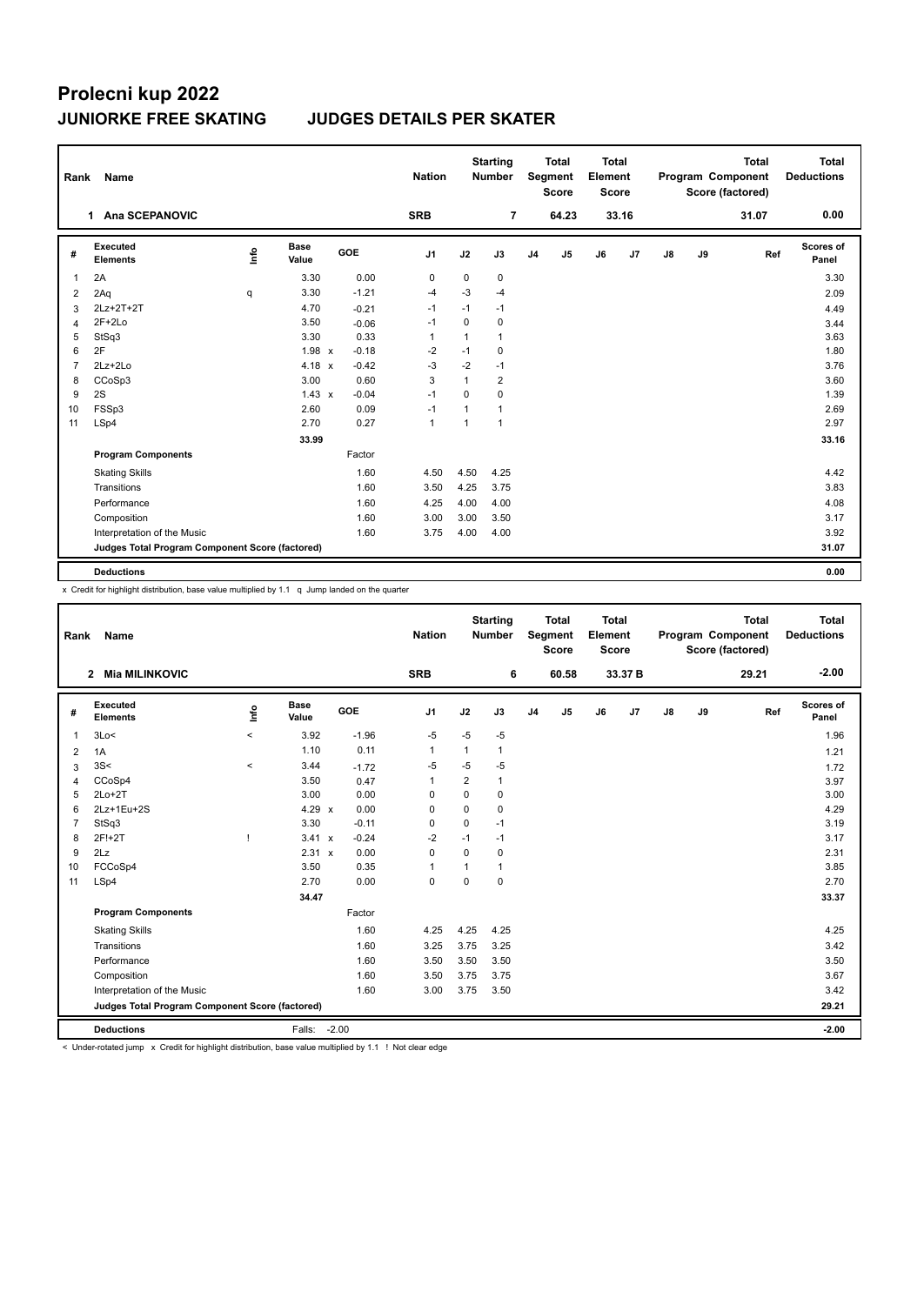# **Prolecni kup 2022**

### **JUNIORKE FREE SKATING JUDGES DETAILS PER SKATER**

| Rank           | Name                                            |      |                      |         | <b>Nation</b>  |              | <b>Starting</b><br><b>Number</b> |                | <b>Total</b><br>Segment<br><b>Score</b> | <b>Total</b><br>Element<br><b>Score</b> |         |    |    | <b>Total</b><br>Program Component<br>Score (factored) | <b>Total</b><br><b>Deductions</b> |
|----------------|-------------------------------------------------|------|----------------------|---------|----------------|--------------|----------------------------------|----------------|-----------------------------------------|-----------------------------------------|---------|----|----|-------------------------------------------------------|-----------------------------------|
|                | <b>Irena MARKOVIC</b><br>3                      |      |                      |         | <b>SRB</b>     |              | 4                                |                | 57.22                                   |                                         | 28.08 B |    |    | 30.14                                                 | $-1.00$                           |
| #              | Executed<br><b>Elements</b>                     | lnfo | <b>Base</b><br>Value | GOE     | J1             | J2           | J3                               | J <sub>4</sub> | J5                                      | J6                                      | J7      | J8 | J9 | Ref                                                   | <b>Scores of</b><br>Panel         |
| $\mathbf{1}$   | 3Sq                                             | q    | 4.30                 | $-2.15$ | $-5$           | $-5$         | $-5$                             |                |                                         |                                         |         |    |    |                                                       | 2.15                              |
| 2              | 2Lz                                             |      | 2.10                 | $-0.14$ | $-2$           | 0            | 0                                |                |                                         |                                         |         |    |    |                                                       | 1.96                              |
| 3              | 2A<<                                            | <<   | 1.10                 | $-0.55$ | $-5$           | $-5$         | $-5$                             |                |                                         |                                         |         |    |    |                                                       | 0.55                              |
| $\overline{4}$ | $2F+2T$                                         |      | 3.10                 | $-0.12$ | $\mathbf 0$    | $-1$         | $-1$                             |                |                                         |                                         |         |    |    |                                                       | 2.98                              |
| 5              | FCCoSp2                                         |      | 2.50                 | $-0.33$ | $-2$           | $-1$         | $-1$                             |                |                                         |                                         |         |    |    |                                                       | 2.17                              |
| 6              | StSq1                                           |      | 1.80                 | $-0.06$ | 0              | 0            | $-1$                             |                |                                         |                                         |         |    |    |                                                       | 1.74                              |
| $\overline{7}$ | $2F+2T$                                         |      | $3.41 \times$        | 0.00    | 0              | $\Omega$     | 0                                |                |                                         |                                         |         |    |    |                                                       | 3.41                              |
| 8              | CCoSp4                                          |      | 3.50                 | 0.23    | $\overline{1}$ | $\mathbf{1}$ | 0                                |                |                                         |                                         |         |    |    |                                                       | 3.73                              |
| 9              | 2Lz+1Eu+2S                                      |      | $4.29 \times$        | $-0.35$ | -3             | $-2$         | 0                                |                |                                         |                                         |         |    |    |                                                       | 3.94                              |
| 10             | 2Lo                                             |      | $1.87 \times$        | 0.00    | 0              | $\Omega$     | 0                                |                |                                         |                                         |         |    |    |                                                       | 1.87                              |
| 11             | SSp4                                            |      | 2.50                 | 0.08    | $\mathbf 0$    | 0            | 1                                |                |                                         |                                         |         |    |    |                                                       | 2.58                              |
|                |                                                 |      | 30.47                |         |                |              |                                  |                |                                         |                                         |         |    |    |                                                       | 28.08                             |
|                | <b>Program Components</b>                       |      |                      | Factor  |                |              |                                  |                |                                         |                                         |         |    |    |                                                       |                                   |
|                | <b>Skating Skills</b>                           |      |                      | 1.60    | 4.00           | 4.00         | 3.75                             |                |                                         |                                         |         |    |    |                                                       | 3.92                              |
|                | Transitions                                     |      |                      | 1.60    | 3.50           | 3.50         | 3.50                             |                |                                         |                                         |         |    |    |                                                       | 3.50                              |
|                | Performance                                     |      |                      | 1.60    | 4.00           | 3.50         | 3.75                             |                |                                         |                                         |         |    |    |                                                       | 3.75                              |
|                | Composition                                     |      |                      | 1.60    | 3.75           | 3.75         | 3.75                             |                |                                         |                                         |         |    |    |                                                       | 3.75                              |
|                | Interpretation of the Music                     |      |                      | 1.60    | 4.00           | 4.00         | 3.75                             |                |                                         |                                         |         |    |    |                                                       | 3.92                              |
|                | Judges Total Program Component Score (factored) |      |                      |         |                |              |                                  |                |                                         |                                         |         |    |    |                                                       | 30.14                             |
|                | <b>Deductions</b>                               |      | Falls:               | $-1.00$ |                |              |                                  |                |                                         |                                         |         |    |    |                                                       | $-1.00$                           |

<< Downgraded jump x Credit for highlight distribution, base value multiplied by 1.1 q Jump landed on the quarter

| Rank           | Name                                            |              |                      |         | <b>Nation</b>  |              | <b>Starting</b><br><b>Number</b> |                | <b>Total</b><br>Segment<br><b>Score</b> | <b>Total</b><br>Element<br><b>Score</b> |       |    |    | <b>Total</b><br>Program Component<br>Score (factored) | Total<br><b>Deductions</b> |
|----------------|-------------------------------------------------|--------------|----------------------|---------|----------------|--------------|----------------------------------|----------------|-----------------------------------------|-----------------------------------------|-------|----|----|-------------------------------------------------------|----------------------------|
|                | 4 Klara SILJEG                                  |              |                      |         | <b>SRB</b>     |              | 5                                |                | 52.81                                   |                                         | 23.42 |    |    | 30.39                                                 | $-1.00$                    |
| #              | <b>Executed</b><br><b>Elements</b>              | Info         | <b>Base</b><br>Value | GOE     | J <sub>1</sub> | J2           | J3                               | J <sub>4</sub> | J <sub>5</sub>                          | J6                                      | J7    | J8 | J9 | Ref                                                   | Scores of<br>Panel         |
| 1              | $2Lz!+2T$                                       |              | 3.40                 | $-0.21$ | $-1$           | $-1$         | $-1$                             |                |                                         |                                         |       |    |    |                                                       | 3.19                       |
| $\overline{2}$ | 3S<<                                            | <<           | 1.30                 | $-0.61$ | $-5$           | $-4$         | $-5$                             |                |                                         |                                         |       |    |    |                                                       | 0.69                       |
| 3              | Α                                               |              | 0.00                 | 0.00    | ٠              |              |                                  |                |                                         |                                         |       |    |    |                                                       | 0.00                       |
| 4              | 2F                                              |              | 1.80                 | 0.12    | $\mathbf{1}$   | 0            | $\mathbf{1}$                     |                |                                         |                                         |       |    |    |                                                       | 1.92                       |
| 5              | FCCoSp4                                         |              | 3.50                 | $-0.58$ | $-2$           | $-2$         | $-1$                             |                |                                         |                                         |       |    |    |                                                       | 2.92                       |
| 6              | StSq2                                           |              | 2.60                 | 0.17    | 1              | 1            | $\mathbf 0$                      |                |                                         |                                         |       |    |    |                                                       | 2.77                       |
| $\overline{7}$ | CCoSp3                                          |              | 3.00                 | 0.30    | 1              | 1            | $\mathbf{1}$                     |                |                                         |                                         |       |    |    |                                                       | 3.30                       |
| 8              | 2Lz!                                            | $\mathsf{I}$ | 2.31 x               | $-0.42$ | $-2$           | $-2$         | $-2$                             |                |                                         |                                         |       |    |    |                                                       | 1.89                       |
| 9              | 2Lo                                             |              | $1.87 \times$        | 0.06    | $\Omega$       | $\mathbf{1}$ | $\mathbf 0$                      |                |                                         |                                         |       |    |    |                                                       | 1.93                       |
| 10             | 2F                                              |              | $1.98 \times$        | 0.00    | $\mathbf 0$    | $\mathbf 0$  | $\mathbf 0$                      |                |                                         |                                         |       |    |    |                                                       | 1.98                       |
| 11             | SSp4                                            |              | 2.50                 | 0.33    | $\overline{2}$ | $\mathbf{1}$ | $\mathbf{1}$                     |                |                                         |                                         |       |    |    |                                                       | 2.83                       |
|                |                                                 |              | 24.26                |         |                |              |                                  |                |                                         |                                         |       |    |    |                                                       | 23.42                      |
|                | <b>Program Components</b>                       |              |                      | Factor  |                |              |                                  |                |                                         |                                         |       |    |    |                                                       |                            |
|                | <b>Skating Skills</b>                           |              |                      | 1.60    | 4.25           | 4.00         | 4.00                             |                |                                         |                                         |       |    |    |                                                       | 4.08                       |
|                | Transitions                                     |              |                      | 1.60    | 3.50           | 3.75         | 3.50                             |                |                                         |                                         |       |    |    |                                                       | 3.58                       |
|                | Performance                                     |              |                      | 1.60    | 4.00           | 3.75         | 3.50                             |                |                                         |                                         |       |    |    |                                                       | 3.75                       |
|                | Composition                                     |              |                      | 1.60    | 3.50           | 4.00         | 3.75                             |                |                                         |                                         |       |    |    |                                                       | 3.75                       |
|                | Interpretation of the Music                     |              |                      | 1.60    | 3.75           | 4.00         | 3.75                             |                |                                         |                                         |       |    |    |                                                       | 3.83                       |
|                | Judges Total Program Component Score (factored) |              |                      |         |                |              |                                  |                |                                         |                                         |       |    |    |                                                       | 30.39                      |
|                | <b>Deductions</b>                               |              | Falls: -1.00         |         |                |              |                                  |                |                                         |                                         |       |    |    |                                                       | $-1.00$                    |

<< Downgraded jump x Credit for highlight distribution, base value multiplied by 1.1 ! Not clear edge